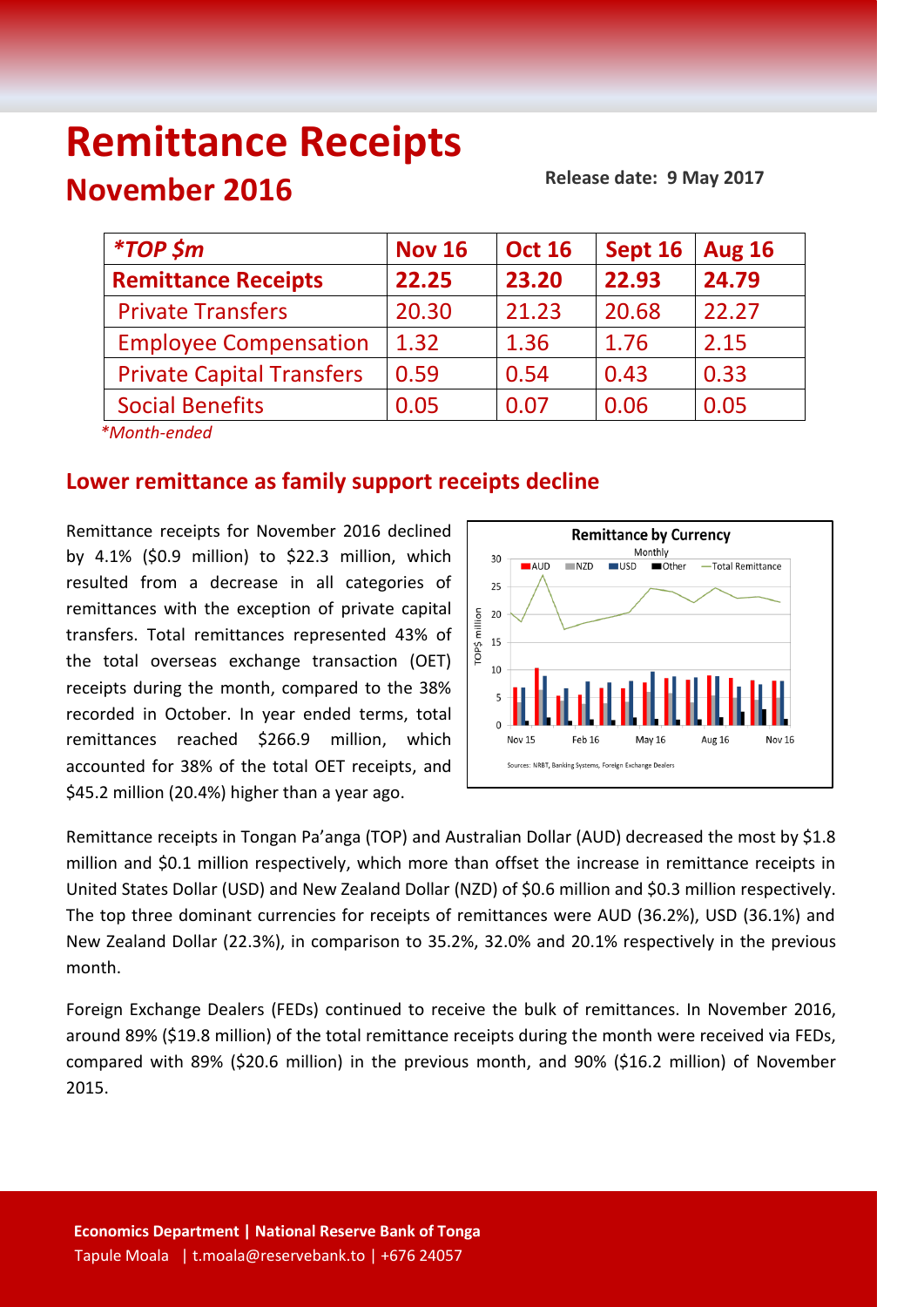#### **Private Transfers**

Despite a 4.4% (\$0.94 million) decline in total private transfers in November 2016, it remained the largest component of total remittance receipts, representing 94% (\$20.3 million) of the total remittance receipts and 39% of the total OET receipts. Private transfers were mostly gifts and receipts for family support. The decrease in total private transfers was due mainly to lower receipts of family support in TOP which fell by \$1.7 million (90%) in comparison to the previous month, mainly FEDs channelling remittances in TOP.



#### **Employee Compensation<sup>1</sup>**

Compensation of employees fell by 2.8% (\$0.04 million) to \$1.3 million over the month, representing 6% of the total remittances. Receipts from other wages and salaries decreased by \$0.1 million (13.5%) which was partially offset by an increase in receipts from Recognised Seasonal Employer (RSE) Scheme workers of \$0.09 million (20%).

#### **Receipts from Seasonal Employees (RSE) over the last 5 years**

Total receipts from RSE over the last 5 years to November 2016 were at \$34.8 million, with a monthly average of \$0.6 million. In the 12 months period to November 2016, receipts from RSE recorded a monthly average of \$0.7 million. Majority of the receipts were from New Zealand with an average of around 67% of the total RSE over the last 5 years, whereas around 95% of the total RSE were received via FEDs. RSE accounts for around 3% of the total remittances.

The peak months for receiving funds from seasonal employees were mainly in May every year and also June and August 2016. May, the month for family which Tonga celebrates White Sunday, Mother's Day and Father's Day. In addition to the annual church conferences, the celebration of Tupou College 150<sup>th</sup> anniversary and Latter Day Saints Tonga Mission 100<sup>th</sup> anniversary also contributed to the high level of receipts in June and August 2016.



<sup>1</sup> Employee compensation is the sum of wages and salaries from the Recognised Seasonal Employer (RSE) program, Tongan residents working short term overseas, and resident employees serving foreign organizations.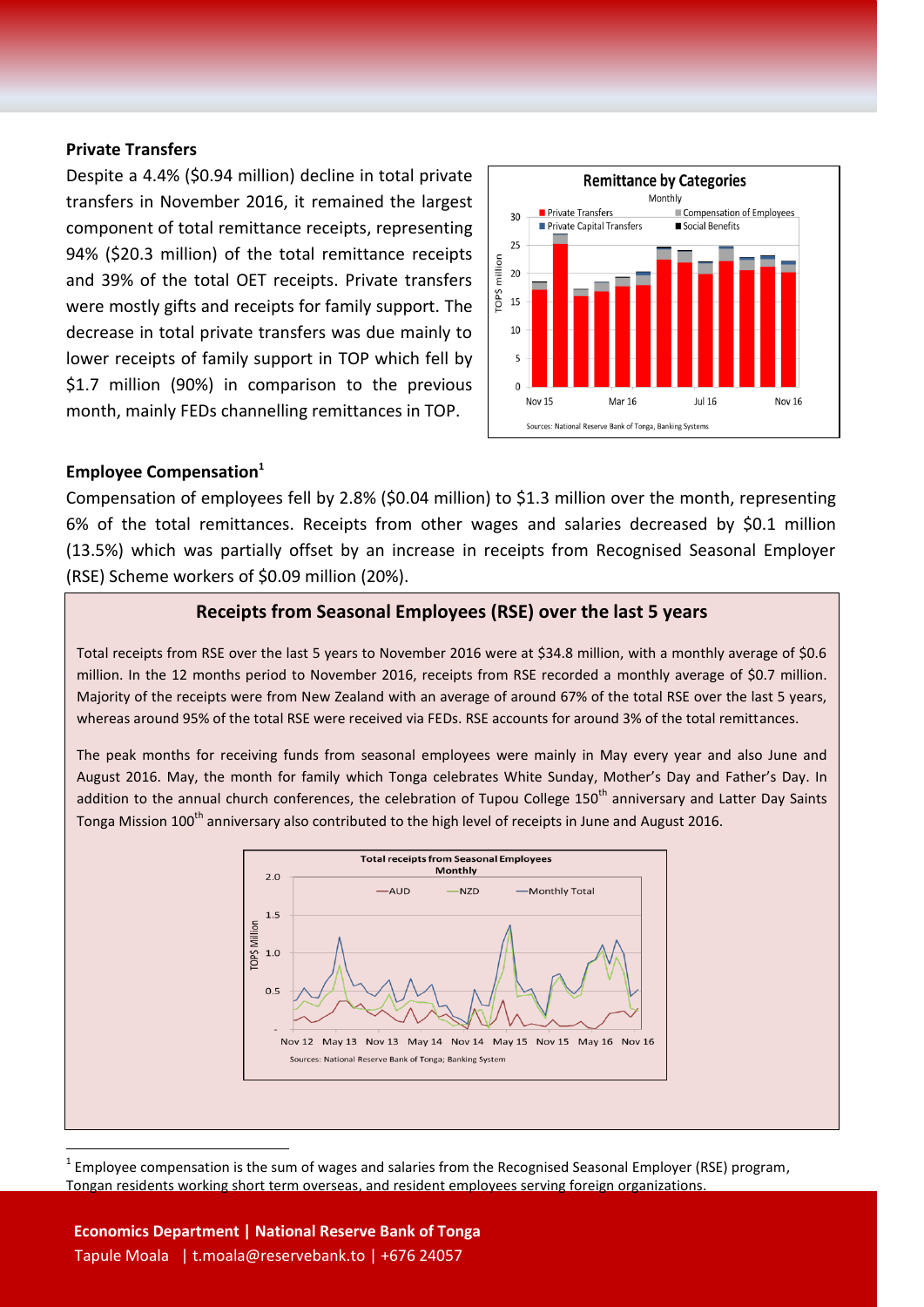In the 12 months to November 2016, employee compensation reached a total of \$19.8 million, of which around 54% (\$10.70 million) were for other wages and salaries (including Tongans working abroad and Tongan residents serving foreign organizations locally) whereas the remaining 46% were from RSE.

#### **Private capital transfers & Social benefits**

Other private transfers for capital expenditures rose by \$0.05 million (9.0%) to \$0.6 million in November. This resulted from households receiving funds for house construction and renovation related activities. Social benefits fell by \$0.02 million (28.6%) to \$0.05 million, during the month. Private capital transfers and social benefits accounted for only 3% of the total remittance receipts.

#### **Outlook**

Remittances are expected to remain high in the following months as we move into the Christmas festive season. The NRBT will continue to closely monitor the remittance receipts given it is the largest source of foreign exchange inflow for the economy.